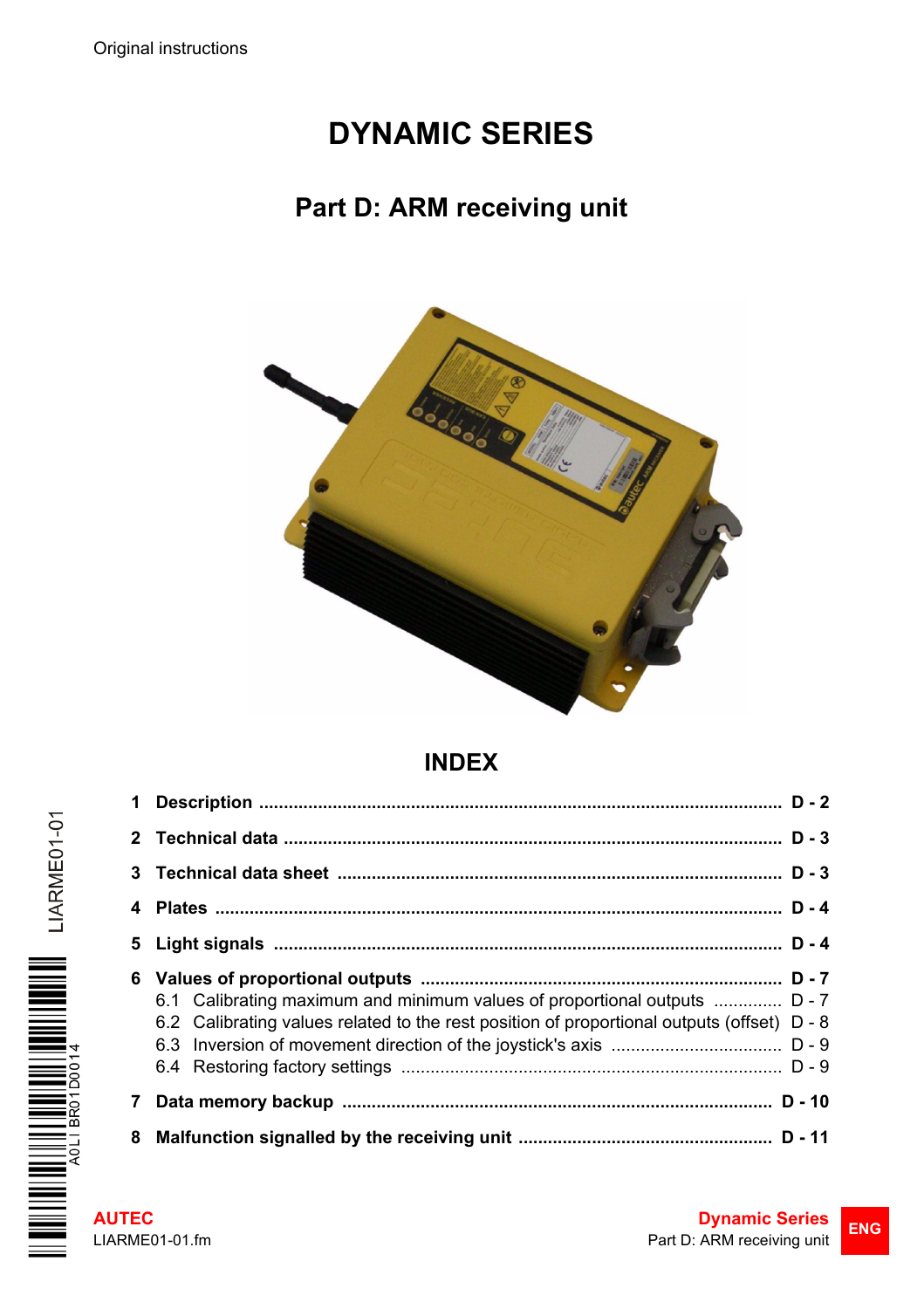### <span id="page-1-0"></span>**1 Description**



| A | mounting holes              | G | fuse F1                                          |
|---|-----------------------------|---|--------------------------------------------------|
| в | antenna                     | н | fuse F <sub>2</sub>                              |
| C | <b>LEDs</b>                 |   | fuse F <sub>3</sub>                              |
| D | <b>TEACH pushbutton</b>     | М | fuse F4                                          |
| Е | connector for cable control | N | fuse F5                                          |
| F | plug                        | Р | DTK connector (for data memory)                  |
|   |                             | Q | IDK (for address key)                            |
|   |                             | R | <b>BKK</b> connector<br>(for backup data memory) |

The receiving unit communicates with the machine through the outputs and their wiring and/or through a CAN network (of which it is a slave node).

The STOP (STP\_1 and STP\_2) and SAFETY (SAF\_1 and SAF\_2) outputs are some of the receiving unit's outputs.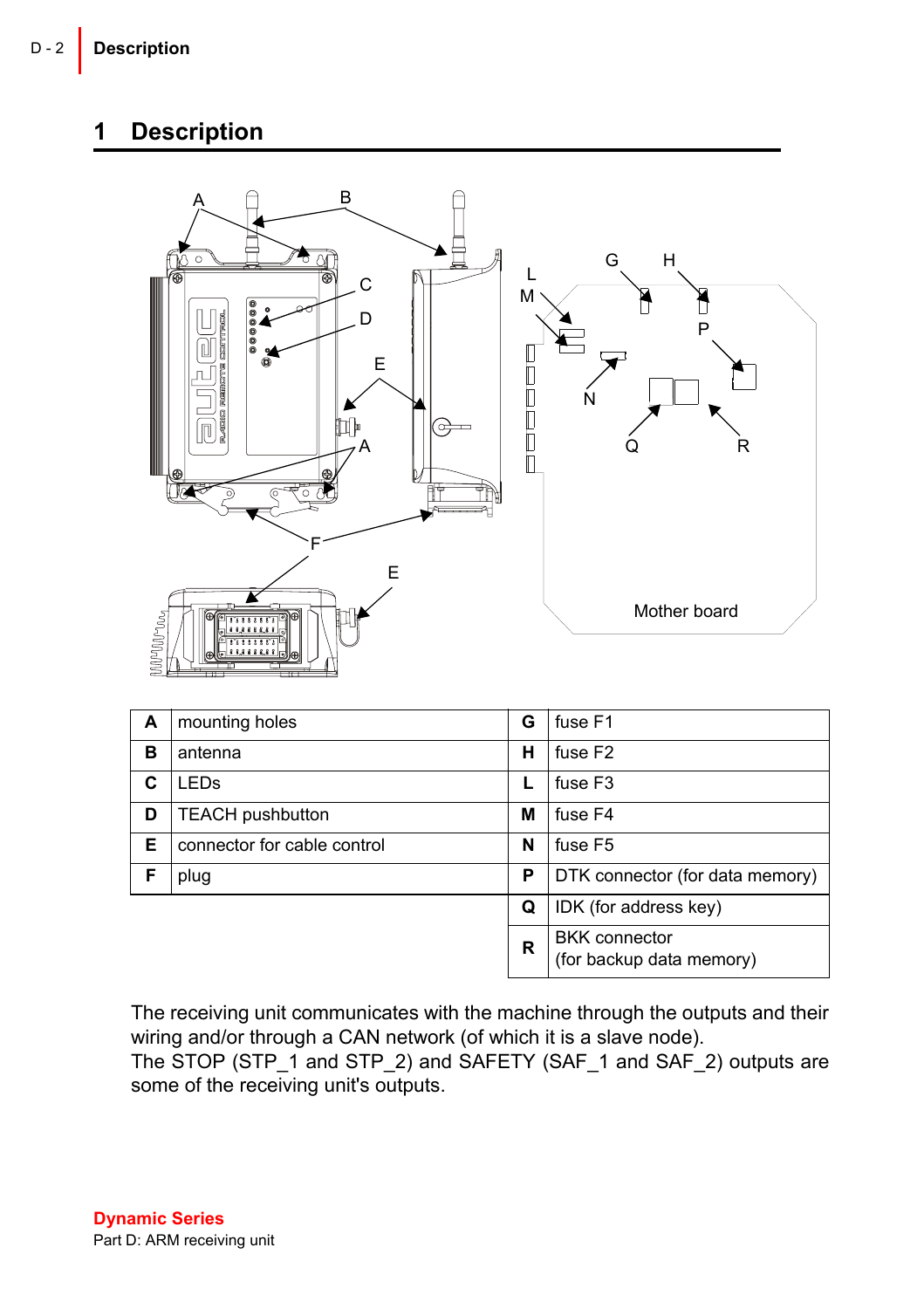# <span id="page-2-0"></span>**2 Technical data**

# <span id="page-2-1"></span>**3 Technical data sheet**

The technical data sheet contains the wiring diagram showing the connection between the receiving unit and the machine.

It also contains the transmitting unit configuration and shows the matching between commands sent and machine functions/movements.

The technical data sheet must be filled in, checked and signed by the installer, who is responsible for a correct wiring.

The technical data sheet must be kept together with this manual (always keep a copy of this data sheet for administrative purposes).



#### **The wiring of the receiving unit outputs must always reflect the wiring indicated in the technical data sheet.**

WARNING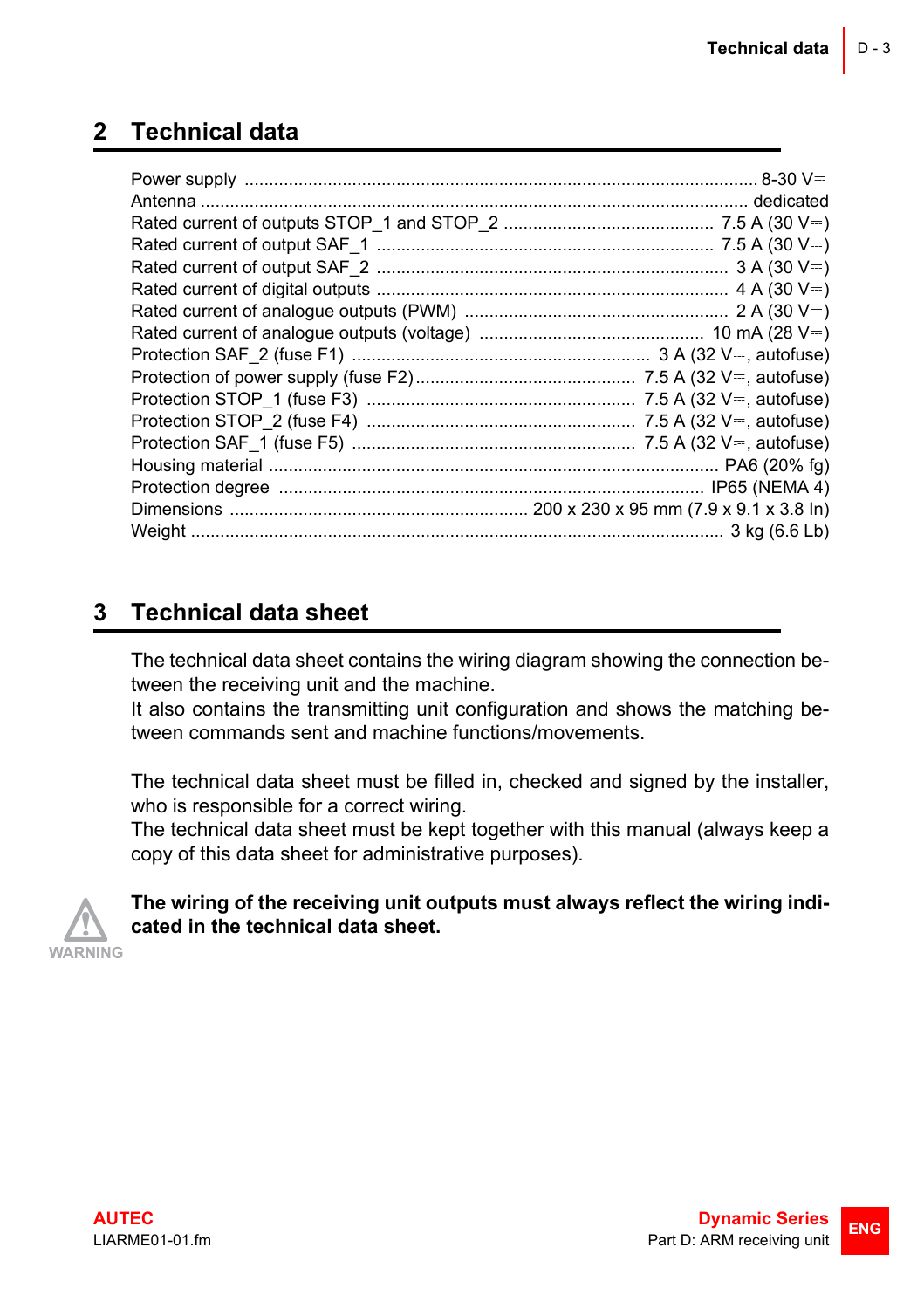### <span id="page-3-0"></span>**4 Plates**

The receiving unit has two plates.

| <b>Plate</b>                                 | <b>Position</b>                       | <b>Content</b>                                                                                                   |
|----------------------------------------------|---------------------------------------|------------------------------------------------------------------------------------------------------------------|
| radio remote control<br>identification plate | On the cover of the receiving<br>unit | Radio remote control serial<br>number, bar code (S/N) and<br>manufacturing year.                                 |
| technical data plate                         | On the cover of the receiving<br>unit | MODEL, TYPE and<br>main<br>receiving unit technical data,<br>marking and possible radio<br>remote control marks. |

# <span id="page-3-1"></span>**5 Light signals**

The ARM receiving unit has six LEDs:

- POWER is green
- ALARM is red
- STATUS is blue
- RUN is green
- ERR is red
- SETUP is yellow.



#### **1. POWER LED (green)**

The POWER LED indicates the status of the receiving unit and of the radio link.

| The POWER LED   | Meaning                             |
|-----------------|-------------------------------------|
| $\ldots$ is off | The receiving unit is switched off. |
| blinks          | Radio link has been built.          |
| $\ldots$ is on  | No radio link.                      |

**2. ALARM LED (red)**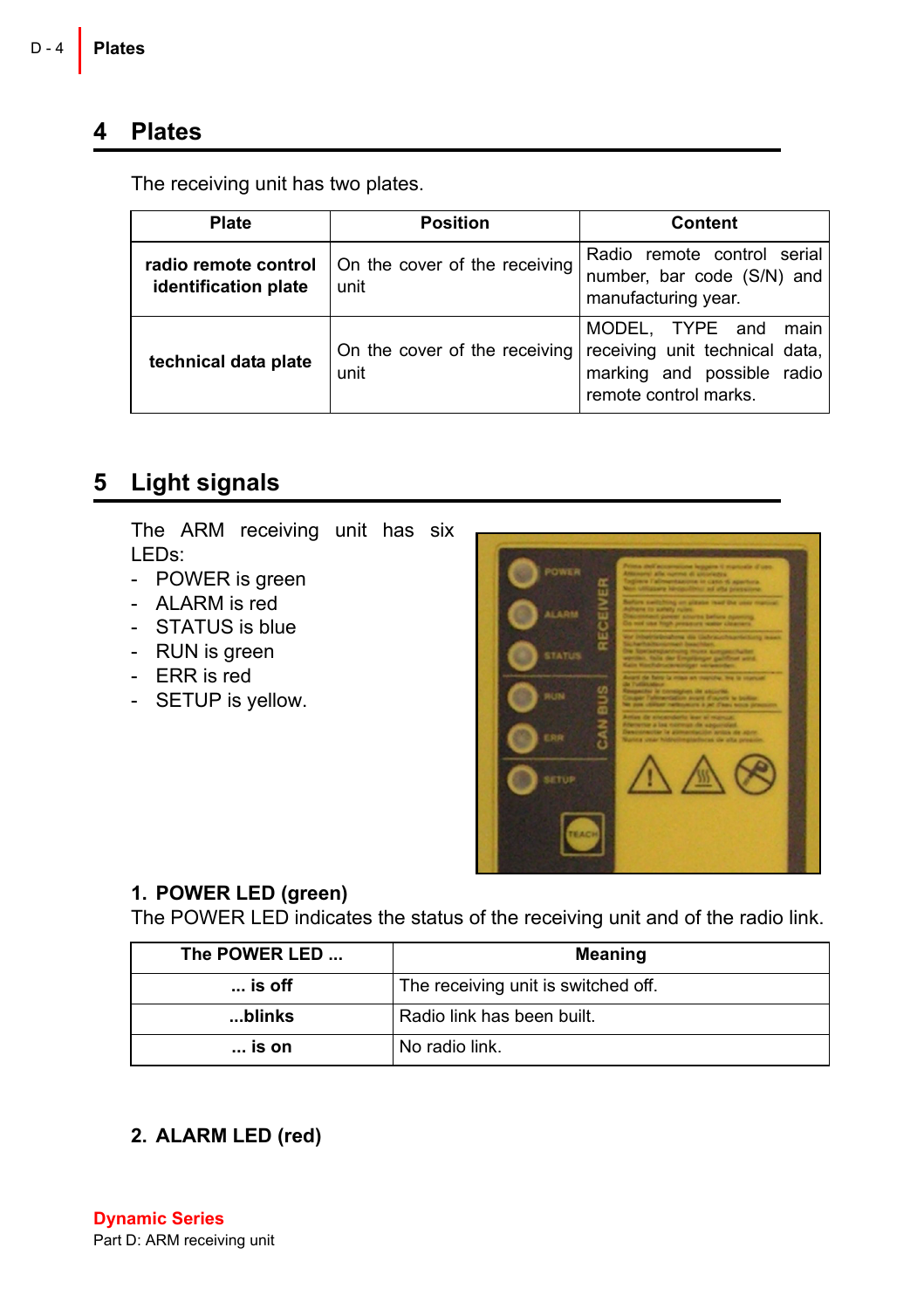| The ALARM LED      | <b>Meaning</b>                                                 |
|--------------------|----------------------------------------------------------------|
| $\ldots$ is off    | The receiving unit works correctly.                            |
| blinks once        | Error on the STOP outputs.                                     |
| blinks twice       | Error on the SAFETY outputs.                                   |
| blinks three times | Error on the outputs corresponding to direction com-<br>mands. |
| is on              | The receiving unit does not work correctly.                    |

The ALARM LED warns about anomalies in the receiving unit.

### **3. STATUS LED (blue)**

The STATUS LED warns about anomalies on the outputs or on the power supply and indicates the reception of data from the transmitting unit.

| The STATUS LED  | Meaning                                                         |
|-----------------|-----------------------------------------------------------------|
| $\ldots$ is off | No radio link.                                                  |
| blinks slowly   | Over-voltage on power supply.                                   |
| blinks fast     | The receiving unit receives data from the transmitting<br>unit. |
| $\ldots$ is on  | Over-current in one of the PWM analogue outputs.                |

#### **4. RUN LED (green)**

The RUN LED indicates the status of the communication between the receiving unit and the CAN network Master node.

| The RUN LED     | <b>Meaning</b>                                                           |
|-----------------|--------------------------------------------------------------------------|
| $\ldots$ is off | The receiving unit does not work as a CAN network<br>node.               |
| blinks          | The receiving unit does not send commands in the<br>CAN network.         |
| is on           | The receiving unit is working correctly as a node in the<br>CAN network. |

RUN LED signals reflect the guidelines of the CANopen®, standard, CiA recommendation 303-3.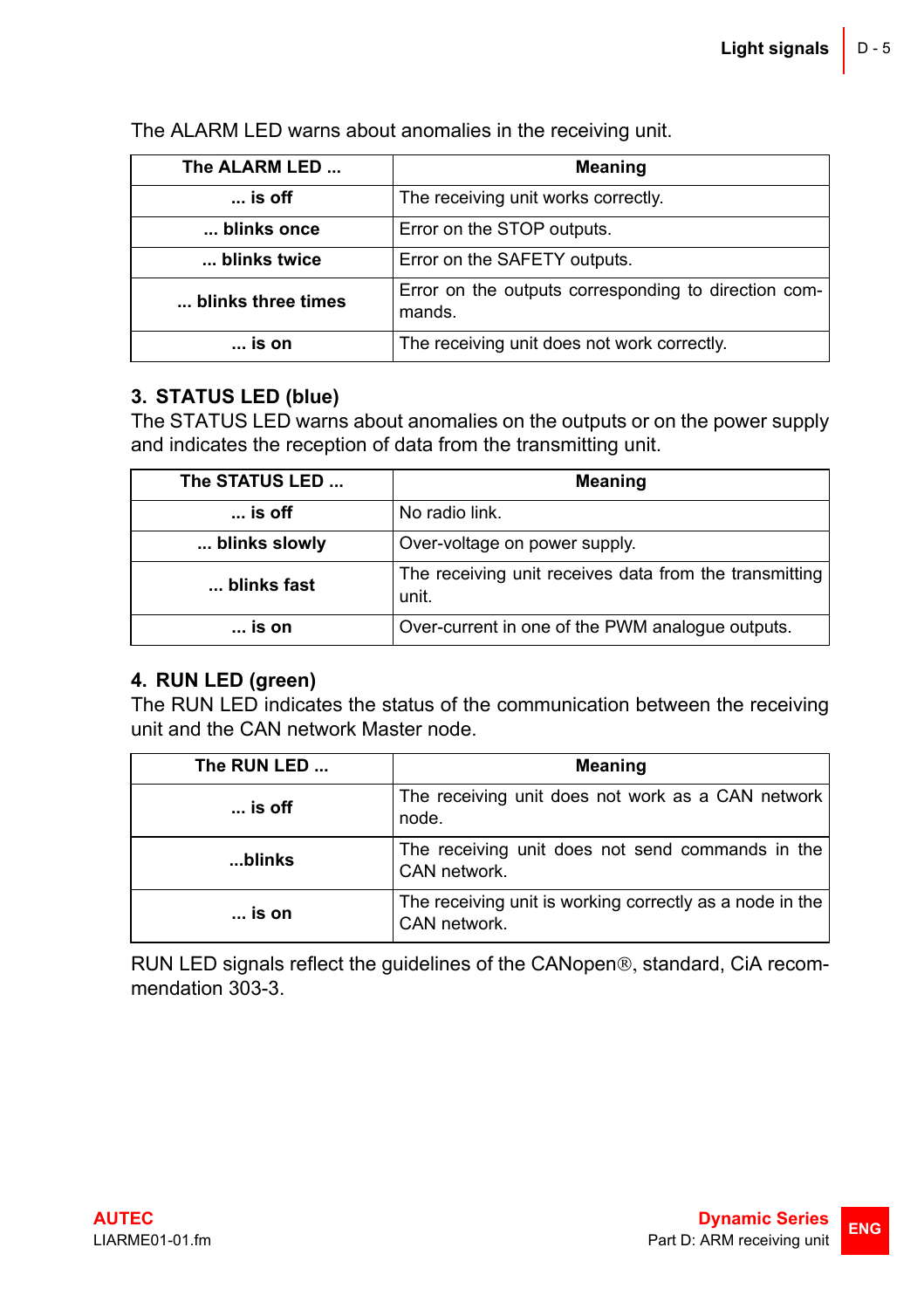### **5. ERR LED (red)**

The ERR LED indicates the status of the CAN communication.

| The ERR LED     | Meaning                                        |
|-----------------|------------------------------------------------|
| $\ldots$ is off | The CAN communication is working correctly.    |
| blinks          | The CAN communication does not work correctly. |
| is on           | No CAN communication.                          |

ERR LED signals reflect the guidelines of the CANopen® standard (CiA recommendation 303-3).

#### **6. SETUP LED (yellow)**

The SETUP LED shows the status of the data memory and of the address key, depending on the receiving unit's working status.

| The SETUP LED                                                                                                                     | Meaning                                                                                                                                                                                                                             |  |
|-----------------------------------------------------------------------------------------------------------------------------------|-------------------------------------------------------------------------------------------------------------------------------------------------------------------------------------------------------------------------------------|--|
| $$ is off                                                                                                                         | The receiving unit works correctly.                                                                                                                                                                                                 |  |
| … blinks once                                                                                                                     | Error on the address key.                                                                                                                                                                                                           |  |
| blinks twice                                                                                                                      | Error on the data memory.                                                                                                                                                                                                           |  |
| blinks slowly three times                                                                                                         | Calibration of the rest position values for proportional<br>outputs (see paragraph 6.2) or the procedure "Copy<br>data memory" (see chapter 7) is being performed.                                                                  |  |
| blinks quickly<br>three times                                                                                                     | The receiving unit is saving data set with the REMOTE<br>SETUP procedure (see chapter 6).                                                                                                                                           |  |
| blinks four times                                                                                                                 | Inversion of movement direction of the joysticks axis is<br>being performed (see paragraph 6.3).                                                                                                                                    |  |
| blinks slowly                                                                                                                     | A data memory is connected to the BKK connector.                                                                                                                                                                                    |  |
| blinks fast                                                                                                                       | This signal has two meanings, depending on the cur-<br>rent working status:<br>- the receiving unit is restoring factory settings (see<br>paragraph 6.4)<br>- an error occurred during the "Data memory backup"<br>(see chapter 7). |  |
| Calibration of maximum and minimum values of pro-<br>is on<br>portional<br>outputs<br>performed<br>being<br>is<br>paragraph 6.1). |                                                                                                                                                                                                                                     |  |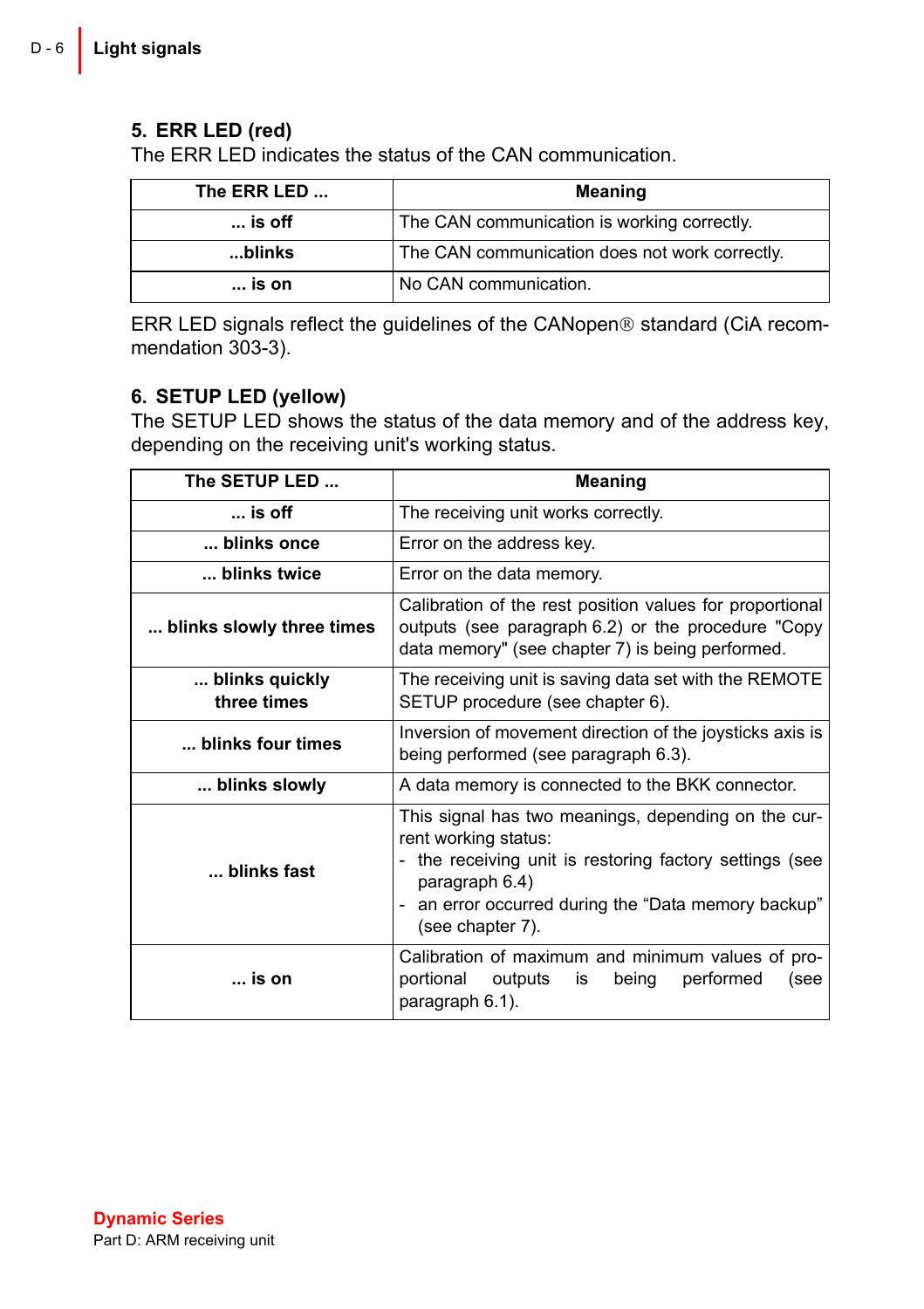# <span id="page-6-0"></span>**6 Values of proportional outputs**

Proportional outputs in the ARM receiving unit are factory set: values are given in the technical data sheet.

The REMOTE SETUP procedures is used to modify:

- maximum and minimum values of proportional outputs (see paragraph [6.1](#page-6-1)),
- values related to the rest position of proportional outputs (offset) (see paragraph [6.2\)](#page-7-0),
- direction of movements of joystick's axis (see paragraph [6.3\)](#page-8-0).

**The REMOTE SETUP procedure can only be performed by skilled WARNING and properly trained personnel.** 



**During the REMOTE SETUP procedure, pay particular attention to WARNING the machine behaviour, as it moves as a response to acting on the actuators.**

> It is possible to restore factory settings at any time, if necessary (see paragraph [6.4\)](#page-8-1).



### <span id="page-6-1"></span>**6.1 Calibrating maximum and minimum values of proportional outputs**

- 1. Start up the radio remote control.
- 2. Press the TEACH pushbutton in the receiving unit and do not release it until the SETUP LED illuminates.
- 3. Set the desired values as follows:
	- To set the maximum value, move the joystick to the maximum range of the semi-axis to be calibrated. Maintain the position and use the TEACH selector on the transmitting unit to set the desired value.
	- To set the minimum value, move the joystick slightly out of the rest position of the semi-axis to be calibrated. Maintain the position and use the TEACH selector on the transmitting unit to set the desired value.
	- After calibrating one joystick, press the STOP pushbutton to save calibrations. Calibrations are saved in the data memory on the DTK connector.
	- To set other values, unlock the STOP pushbutton, press the START pushbutton and repeat actions described in point 3..
- 4. To leave the procedure, press the TEACH pushbutton on the receiving unit and do not release it until the SETUP LED switches off.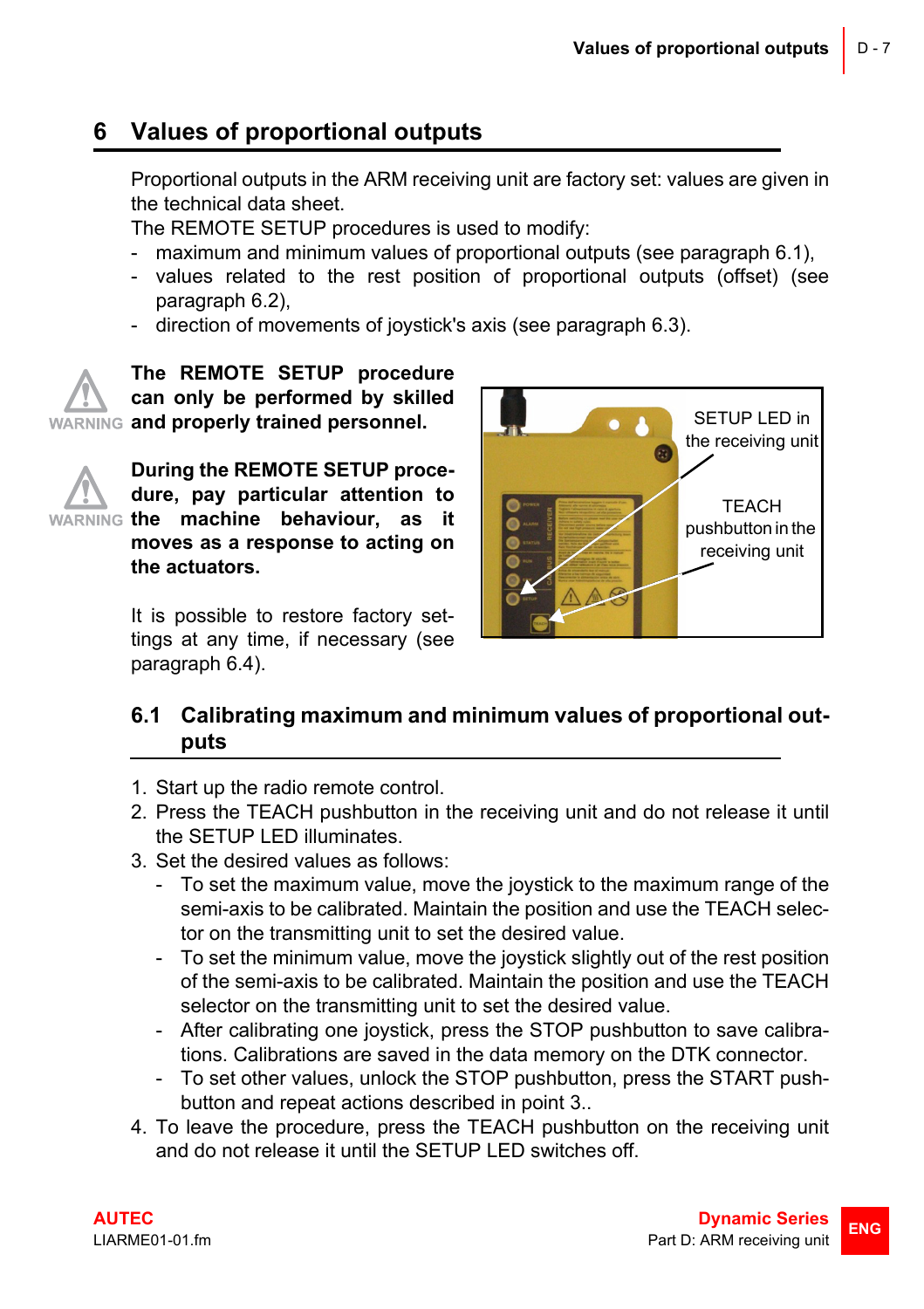If the proportional outputs are activated by actuators that are not joysticks (i.e. potentiometer, switch), calibrate maximum and minimum values according to the abovementioned procedure.

If a speed selector is present on the transmitting unit, minimum and maximum values have to be calibrated for each of the selector positions.

If inputs are used in the receiving unit to select different speeds, calibration must be performed while these inputs are active.

### <span id="page-7-0"></span>**6.2 Calibrating values related to the rest position of proportional outputs (offset)**

- 1. Start up the radio remote control.
- 2. Press the TEACH pushbutton in the receiving unit and do not release it until the SETUP LED illuminates.
- 3. Activate and release the "TEACH +" command related to the corresponding switch on the transmitting unit.
- 4. Press and release the START pushbutton.
- 5. Repeat actions described in points 3. and 4. until the SETUP LED on the receiving unit starts blinking three times.
- 6. Set the desired values as follows:
	- Move the joystick out of the rest position of the axis to be calibrated. Maintain the position and use the TEACH selector on the transmitting unit to set the desired value.
	- After calibrating one joystick, press the STOP pushbutton to save calibrations. Calibrations are saved in the data memory on the DTK connector.
	- To set other values, unlock the STOP pushbutton, press the START pushbutton and repeat actions described in point 6..
- 7. To leave the procedure, press the TEACH pushbutton on the receiving unit and do not release it until the SETUP LED switches off.

CAUTION

If the proportional outputs are activated by actuators that are not joysticks (i.e. potentiometer, switch), calibrate values related to the rest position according to the abovementioned procedure.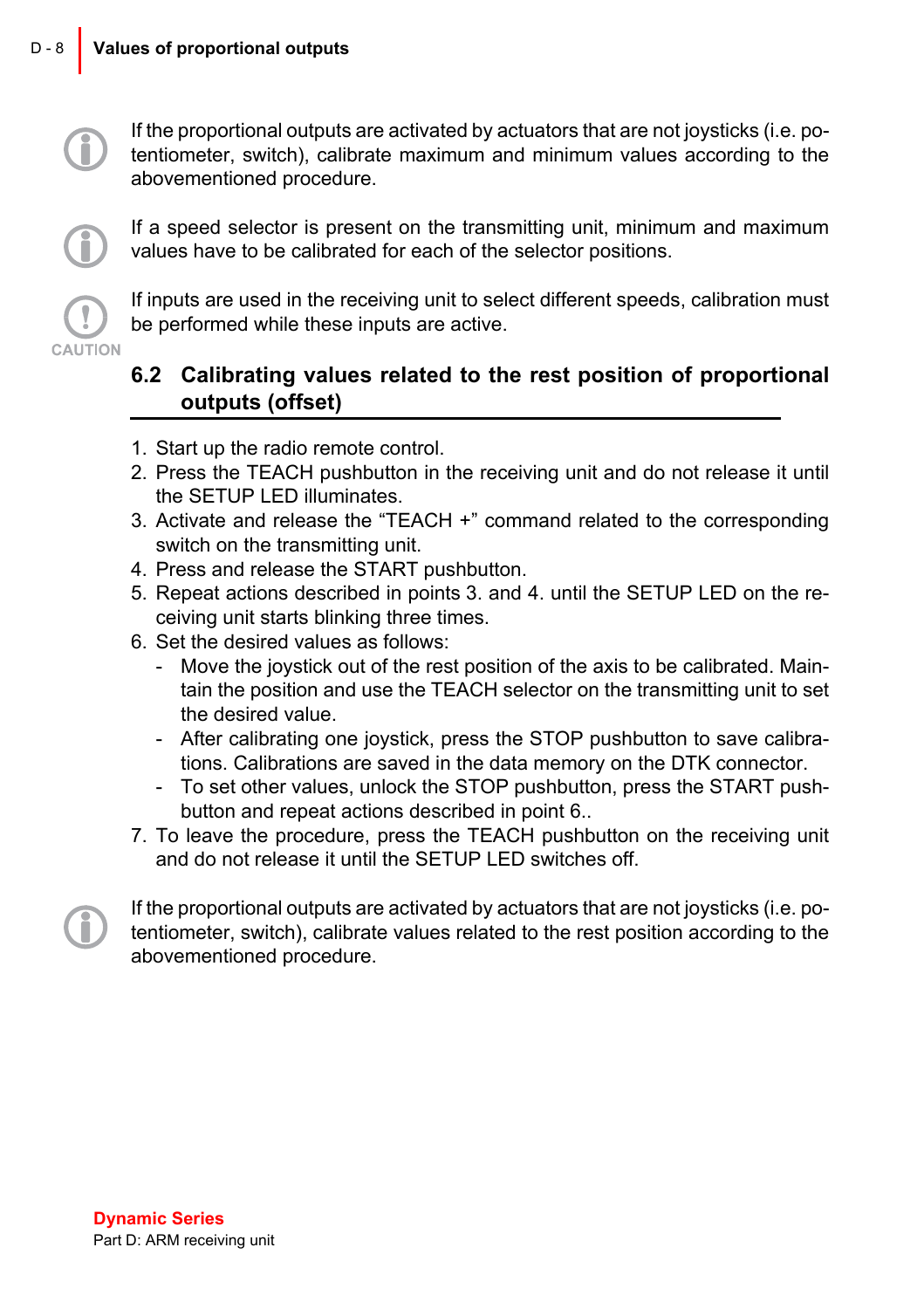### <span id="page-8-0"></span>**6.3 Inversion of movement direction of the joystick's axis**

- 1. Start up the radio remote control.
- 2. Press the TEACH pushbutton in the receiving unit and do not release it until the SETUP LED illuminates.
- 3. Activate and release the "TEACH +" command related to the corresponding switch on the transmitting unit.
- 4. Press and release the START pushbutton.
- 5. Repeat actions described in points 3. and 4. until the SETUP LED on the receiving unit starts blinking four times.
- 6. Set the desired values as follows:
	- Move the joystick out of the rest position of the axis to be calibrated. Maintain this position and activate once the "TEACH +" command related to the corresponding switch on the transmitting unit.
	- After calibrating one joystick in the transmitting unit, press the STOP pushbutton to save calibrations. Calibrations are saved in the data memory on the DTK connector.
	- To set other values, unlock the STOP pushbutton, press the START pushbutton and repeat actions described in point 6..
- 7. To leave the procedure, press the TEACH pushbutton on the receiving unit and do not release it until the SETUP LED switches off.

### <span id="page-8-1"></span>**6.4 Restoring factory settings**

This procedure is used to restore factory settings for the proportional outputs.

- 1. Ensure that the transmitting unit is switched off.
- 2. Power on the receiving unit.
- 3. Press the TEACH pushbutton and do not release it until the SETUP LED illuminates.
- 4. Press the TEACH pushbutton three times and do not release it at last pressure; the SETUP LED blinks fast: this indicates that factory settings are being restored.
- 5. Release the TEACH pushbutton when the SETUP LED is steadily illuminated again.

If the TEACH pushbutton is released before the SETUP LED is steadily illuminated, factory settings of proportional outputs will not be restored.

6. To leave the procedure, press the TEACH pushbutton on the receiving unit and do not release it until the SETUP LED switches off.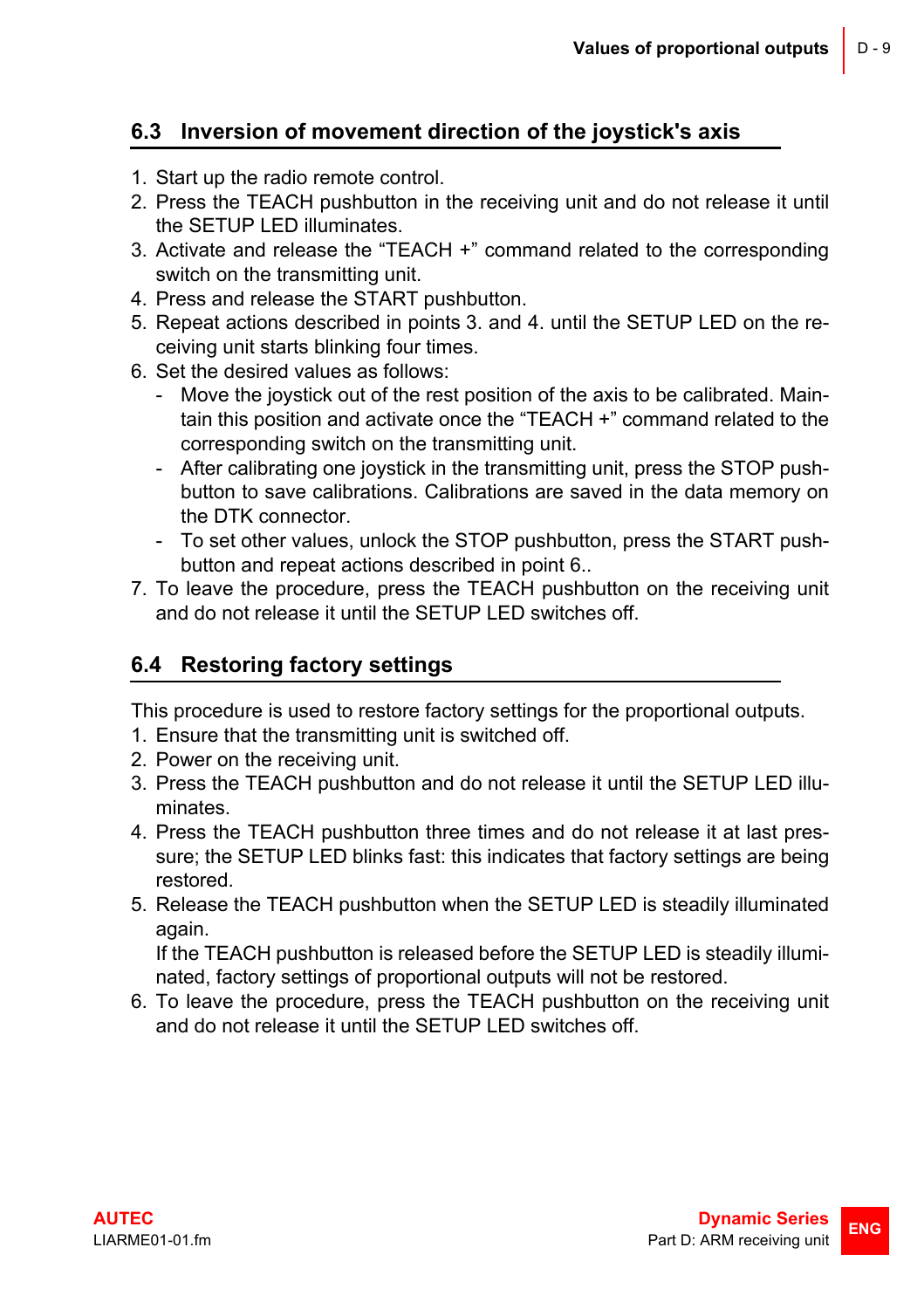### <span id="page-9-0"></span>**7 Data memory backup**

The receiving unit has two data memories: one is in the DTK connector on the mother board and one is attached inside the cover (backup data memory). When data of proportional outputs are modified, they are saved in the data memory present in the DTK connector.



The data memory in the DTK connector can be copied into a backup data memory. This is useful in case you need to restore the information contained. In this AUTION case, use the data memory attached inside the cover.

If one of the data memories is lost or damaged, ask the machine manufacturer for a new one.

Please note that information contained in the data memory in the DTK connector overwrites the data memory of the BKK connector during the backup procedure.

CALITION Perform the following steps to copy the information of the data memory.

- 1. Make sure that the transmitting unit and the receiving unit are not powered.
- 2. Open the receiving unit
- 3. Make sure that a data memory is plugged in the DTK connector
- 4. Insert the memory attached inside the receiving unit cover in the BKK connector
- 5. Close the receiving unit
- 6. Power on the receiving unit: the SETUP LED blinks slowly
- 7. Press the TEACH pushbutton: the SETUP LED blinks fast (indicating that data are being copied); release the button when the LED starts blinking slowly again.

If the TEACH pushbutton is released before the SETUP LED starts blinking slowly again, data contained in the data memory will not be copied.

- 8. Remove power from the receiving unit.
- 9. Open the receiving unit, remove the data memory from the BKK connector and attach it inside the cover.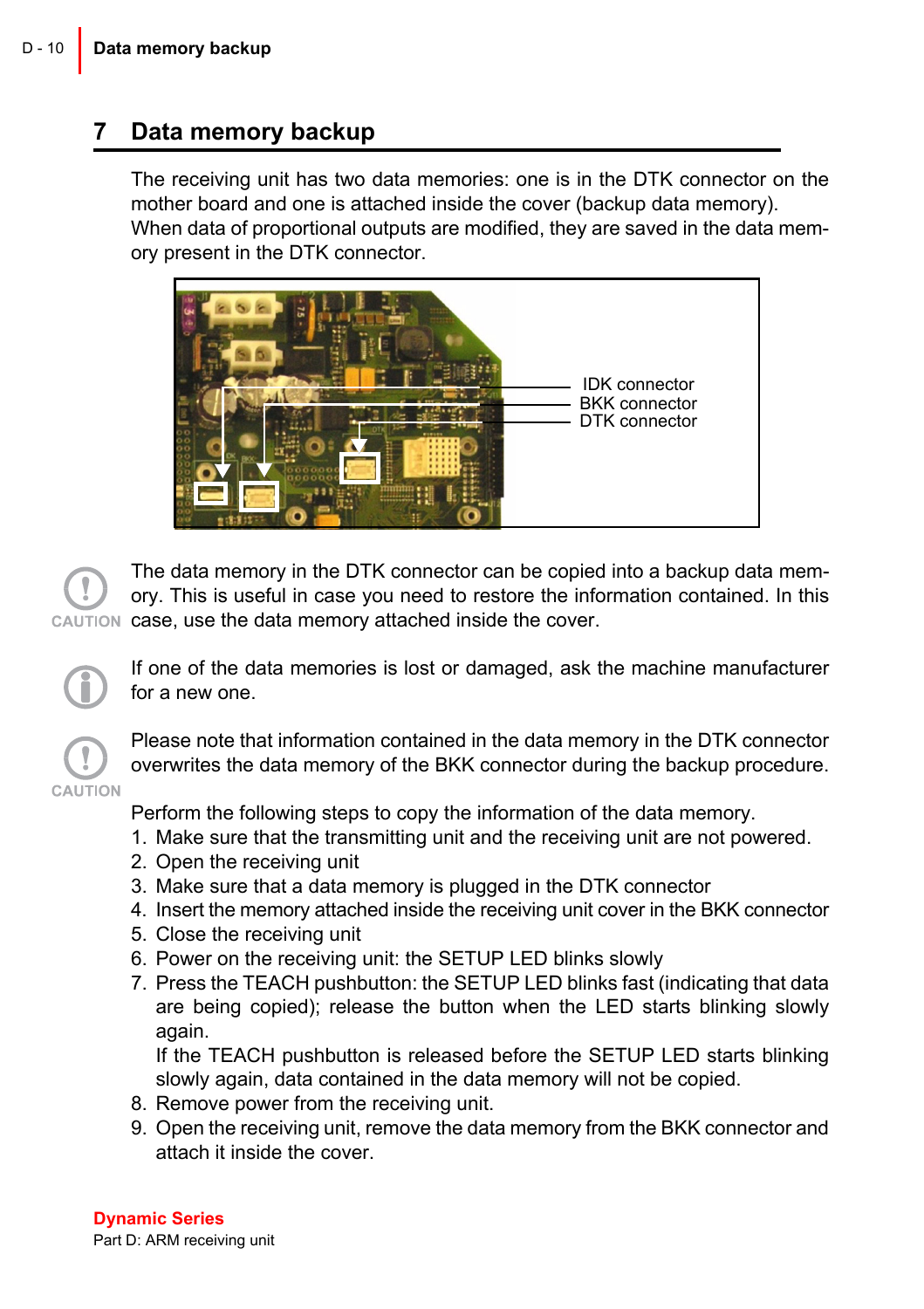10.Close the receiving unit.

# <span id="page-10-0"></span>**8 Malfunction signalled by the receiving unit**

Use the light signals on the receiving unit to identify the radio remote control malfunction.

If the problem persists after the suggested solution has been carried out, contact the support service of the machine manufacturer.

| <b>Signals</b>                                                          | <b>Possible</b><br>reason                                                              | <b>Solutions</b>                                                                                                                                           |
|-------------------------------------------------------------------------|----------------------------------------------------------------------------------------|------------------------------------------------------------------------------------------------------------------------------------------------------------|
| The POWER LED is I<br>off.                                              | The receiving unit is<br>switched off.                                                 | Make sure that fuse F2 is intact.<br>Correctly plug in the connecting plug<br>and power on the receiving unit.                                             |
| The POWER LED is<br>on.                                                 | No radio link.                                                                         | Bring the transmitting unit close to the<br>receiving unit.                                                                                                |
| The ALARM<br>LED I<br>blinks once.                                      | Error on the STOP out-<br>puts.                                                        | Make sure that fuses F3 and F4 are<br>intact.<br>Correctly plug in the connecting plug.<br>Make sure that the STOP outputs are<br>wired correctly.         |
| AI ARM<br><b>LED</b><br>The<br>blinks twice.                            | Error on the SAFETY<br>outputs.                                                        | Make sure that fuses F1 and F5 are<br>intact.<br>Correctly plug in the connecting plug.<br>Make sure that the SAFETY outputs<br>are wired correctly.       |
| <b>ALARM</b><br><b>LED</b><br>The<br>blinks three times.                | Error on the outputs<br>corresponding to direc-<br>tion commands.                      | Contact the support service of the<br>machine manufacturer.<br>Make sure that the outputs of direc-<br>tion commands are wired correctly.                  |
| The ALARM LED is on.                                                    | <b>The</b><br>receiving<br>unit<br>does not work correct-<br>ly.                       | Contact the support service of the<br>machine manufacturer.                                                                                                |
| The<br><b>STATUS</b><br>LED I<br>blinks slowly.                         | Over-voltage on power<br>supply.                                                       | Make sure that the receiving unit<br>power supply is within the voltage lim-<br>its provided in the technical data.                                        |
| <b>LED</b><br><b>STATUS</b><br>The<br>blinks fast and irregu-<br>larly. | receiving<br>unit<br>The<br>loses some data sent<br>the<br>bv<br>transmitting<br>unit. | Bring the transmitting unit close to the<br>receiving unit.<br>If this signal persists, contact the sup-<br>port service of the machine manufac-<br>turer. |